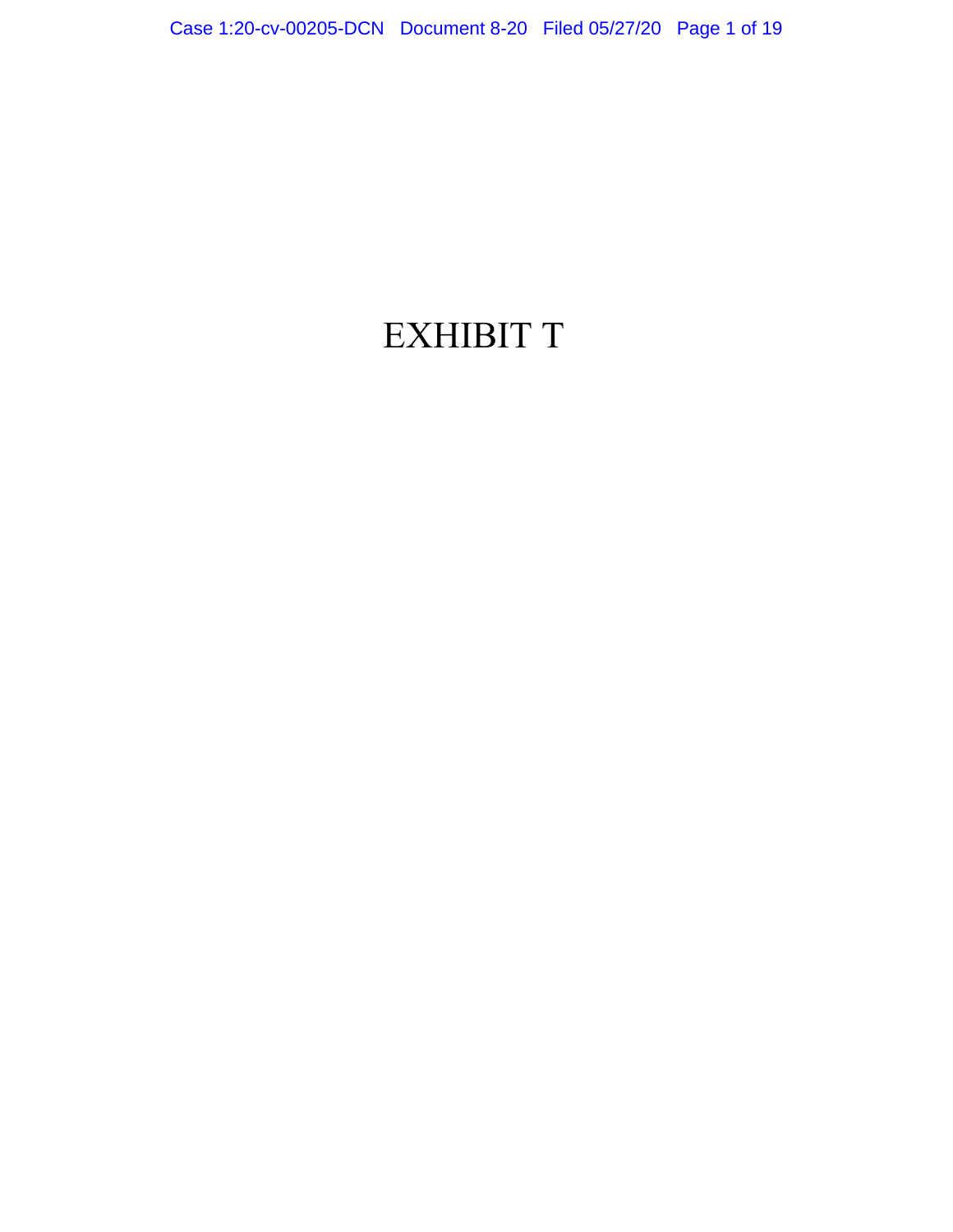

Case 1:20-cv-00205-DCN Document 8-20 Filed 05/27/20 Page 2 of 19

# GUIDELINES FOR OPENING UP Experience Brad Little, with the help of the Department of Health and Welfare and

Governor Brad Little, with the help of the Department of Health and Welfare and guidance issued by President Donald Trump and the Centers for Disease Control and Prevention, has established a data-driven approach to opening up Idaho's economy. This approach reduces the risk of COVID-19 to Idaho's most vulnerable population and preserves capacity in our healthcare system, while opening up businesses safely. From an economic standpoint, Idaho's rebound from COVID-19 starts with employee and consumer confidence, which leads into business stability and growth and eventually promotion and attraction.

# [REBOUND.IDAHO.GOV](http://rebound.idaho.gov)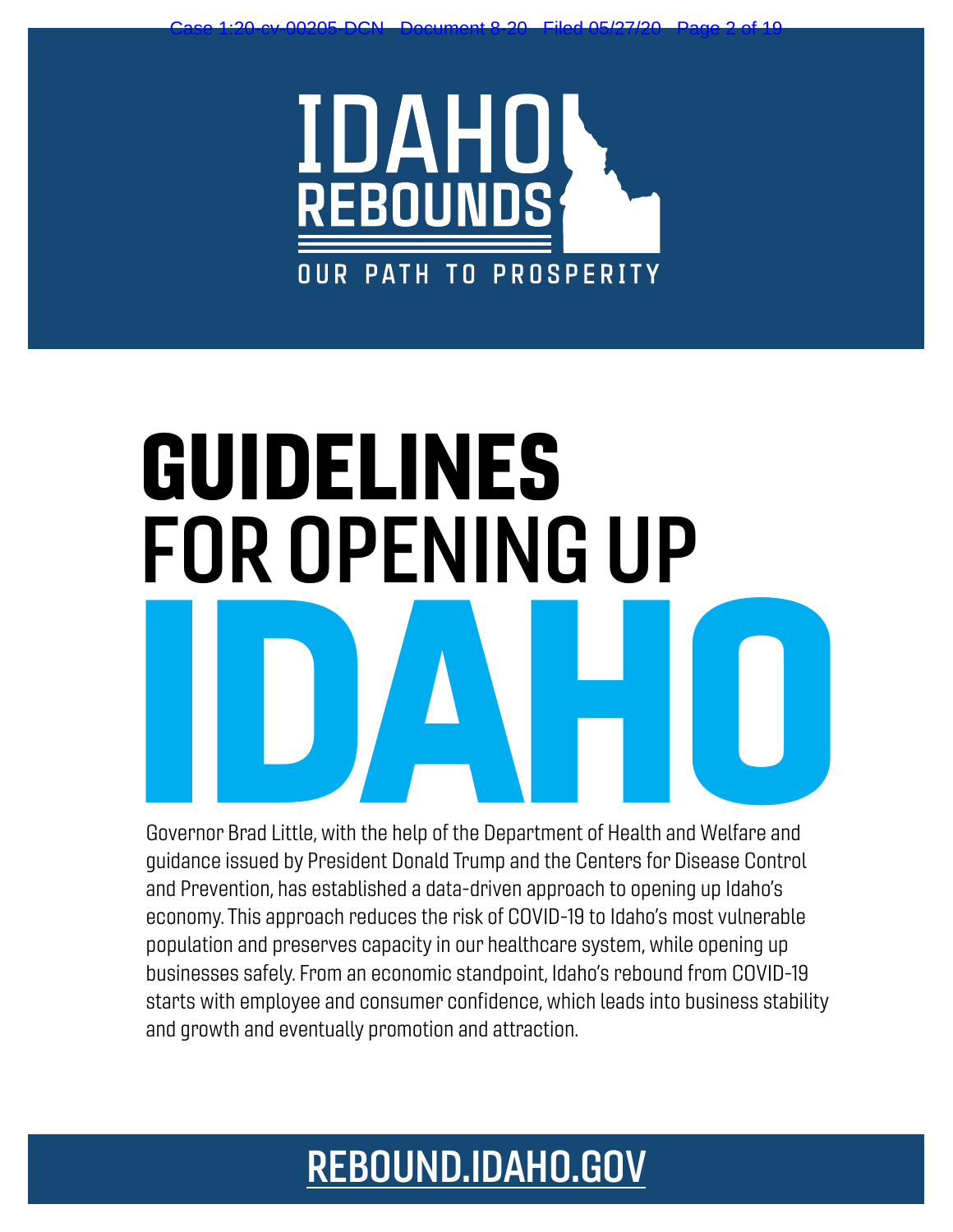GUIDELINES FOR OPENING UP **IDAHO COMPOSED CONTROL** Filed 05/27/20 Page 3 of 19<br>2 | APRIL 23, 2020 APRIL 23

# **MEETING IDAHO CRITERIA MEA** ADVANCING TO A STAGED APPROACH

All criteria below must be met before Idaho advances to the next stage of reopening. The Idaho Division of Public Health and the Governor's Coronavirus Working Group will review the criteria every two weeks to assess if criteria are met, or continue to be met, so Idaho can move to the next stage. To advance to the next stage, all criteria must be met. If the criteria indicates trends are beginning to move the wrong direction, or there is evidence that a stage has adversely impacted rates, stages may have to be extended or reversed. Dates shown in the document are estimated timelines only.

# IDAHO CRITERIA SYNDROMIC

Downward trend or low numbers of COVID-19-like illness patient visits as tracked by Emergency Departments within a 14-day period

MEASURED BY: NSSP (Idaho's syndromic tracking system). Displayed on website as "Number of Emergency Department Visits for COVID-Like Illness."

METRIC: Downward trend over most recent reported 14-day period, OR less than 20 visits/day on average over same 14-day period

## AND

Downward trend or very low numbers of patients with COVID-19-like illness admitted from Emergency Departments within a 14-day period

MEASURED BY: NSSP (Idaho's syndromic tracking system). Displayed on website as "Number of emergency Department Patients with COVID-like Illness Symptoms Admitted to the Hospital."

METRIC: Downward trend over most recent reported 14 day period, OR less than 2 patients/day on average over same 14-day period

## EPIDEMIOLOGIC

Downward trend or low levels of documented COVID-19 cases reported within a 14-day period

MEASURED BY: NBS (Idaho's integrated disease reporting system). Displayed on the website as "COVID-19 by Date Reported."

METRIC: Downward trend over most recent reported 14 day period, OR less than 20 patients per day on average reported statewide over the same 14-day period

## OR

Downward trend of positive COVID-19 PCR tests as a percent of total tests within a 14-day period (including flat or increasing volume of tests)

MEASURED BY: NBS (Idaho's integrated disease reporting system). Will be displayed on the website

METRIC: Downward trend over most recent reported 14-day period, OR less than 5 percent laboratory PCR positivity on average over same 14-day period

# **HEALTHCARE**

Treat all patients without needing to use crisis standards of care

MEASURED BY: Governor's Order for Crisis Standards of Care in place; reports from hospitals

### AND

Available ventilators, intensive care unit beds, and personal protective equipment (PPE) to safely care for additional COVID-19 patients in hospitals

**MEASURED BY:** Idaho Resource Tracking System (IRTS) (through the Division of Public Health) and displayed on the website

METRIC: At least 50 available (unused) ventilators, 50 ICU beds, and available 10-day supply of N95 masks, surgical masks, face shields, gowns, and gloves

### AND

Robust COVID-19 testing program in place for at-risk healthcare workers

**MEASURED BY: NBS (Idaho's integrated disease** reporting system). Numbers of reported cases among healthcare workers; will be displayed on the website

METRIC: Downward trend over most recent reported 14 day period, OR less than 2 healthcare workers reported/ day on average over same 14-day period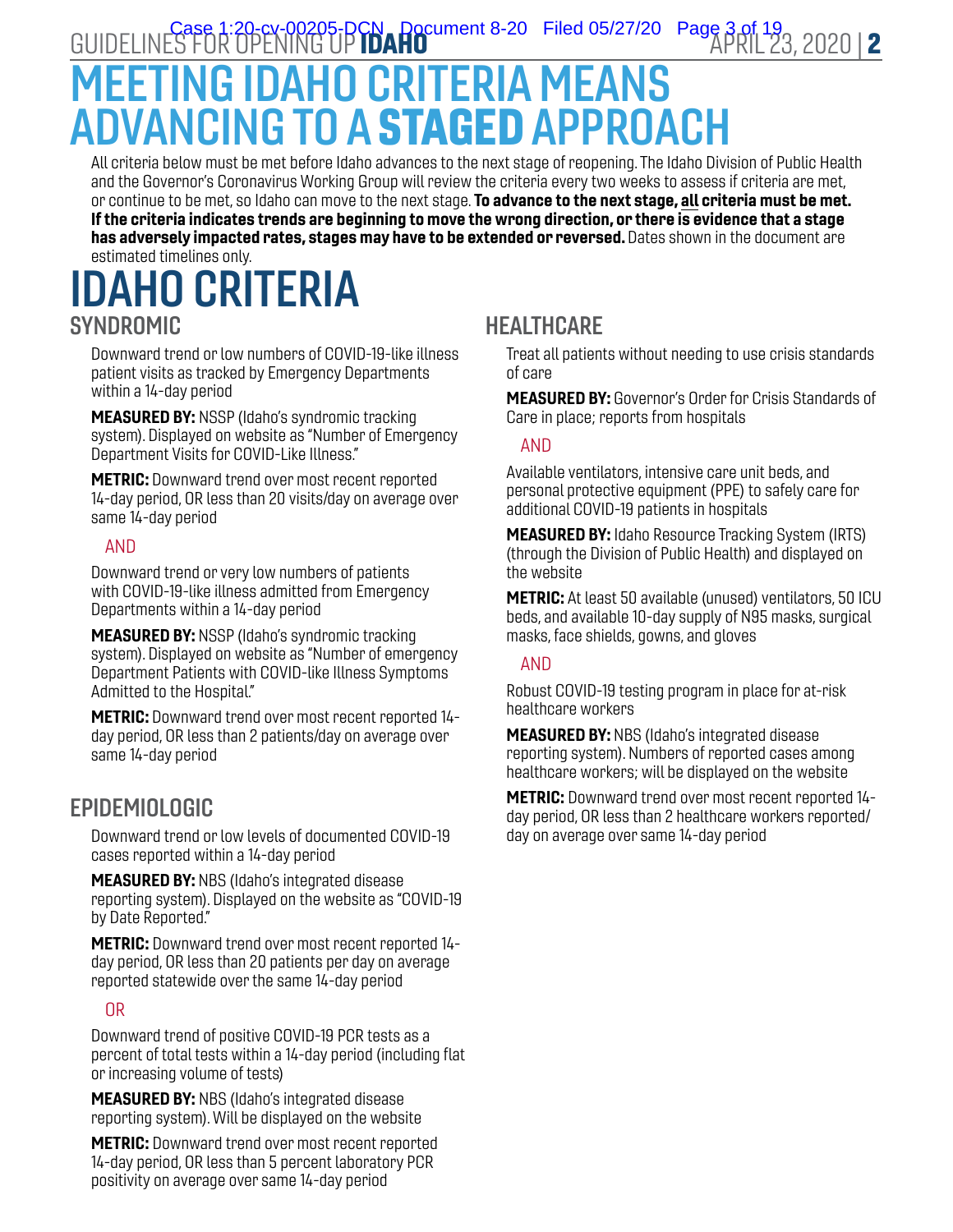# IDAHOS

# STRATEGIES, RESPONSIBILITIES, AND CAPABILITIES NEEDED

The State of Idaho must remain focused on achieving the following core preparedness responsibilities.

# TESTING AND CONTACT TRACING:

- Ability to quickly set up safe and efficient screening and testing sites for symptomatic individuals, including those with mild symptoms
- Contact tracing in place for all COVID-19 positive results
- Screening and testing locations in all regions of the state in place that serve older individuals, rural and lower income populations, and racial and ethnic minorities, such as Native Americans and Hispanics

# HEALTHCARE SYSTEM CAPACITY:

- Ability to quickly supply sufficient PPE, medications, and critical medical equipment to handle dramatic surge if needed
- Ability to quickly test symptomatic healthcare workers
- Ability to surge intensive care unit capacity

# PLANS AND STRATEGIES:

- State and local preparedness plans are in place including surge plans
- Crisis Standards of Care Plan established
- Long-Term Care Task Force operational to support long-term care facilities
- Testing strategy developed
- Contact tracing strategy developed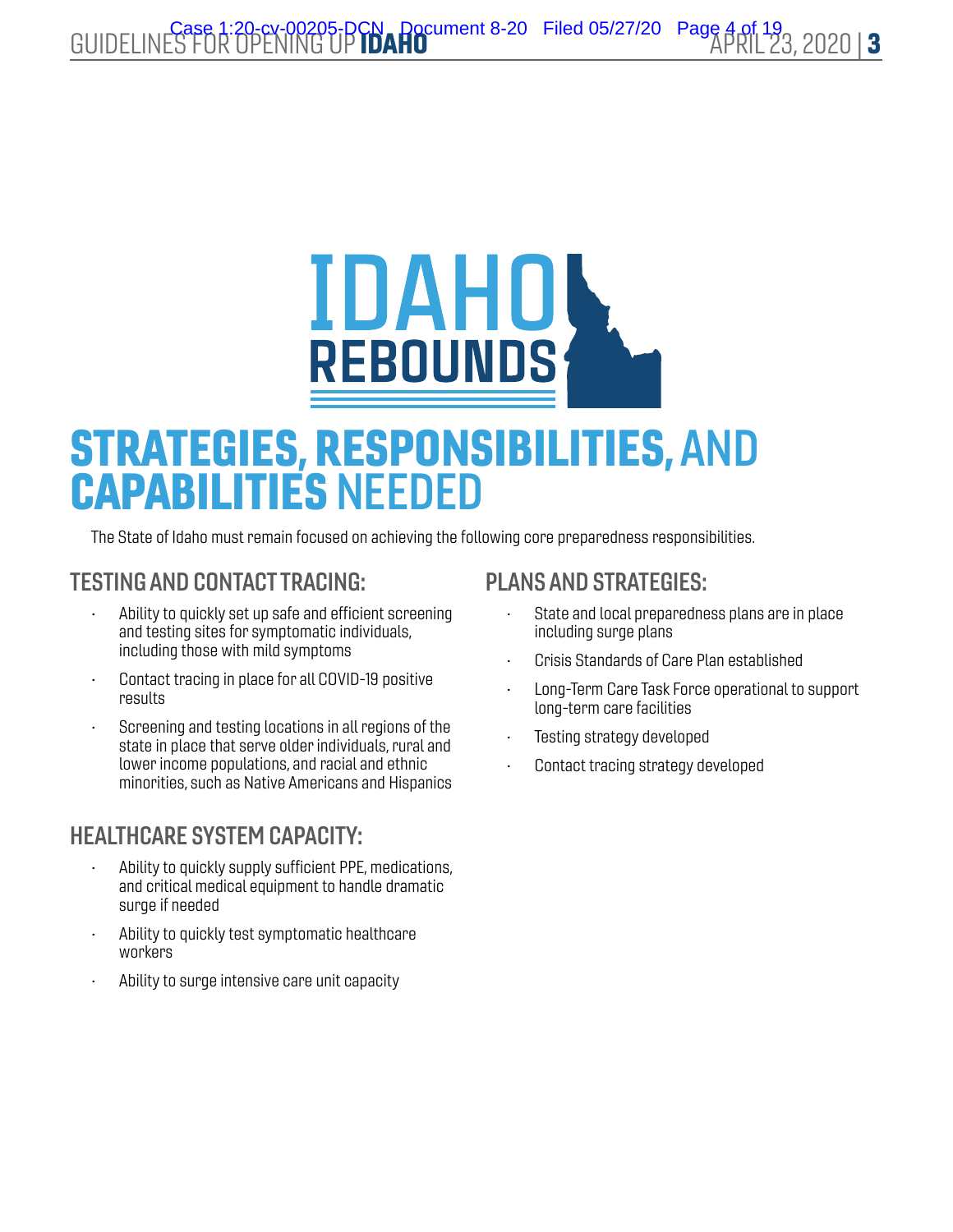# STAGED OPENING (AFTER IDAHO CRITERIA IS MET)

Until we have targeted, case-based interventions for each infectious person, an effective vaccine, or effective treatment, we must maintain some level of community interventions to slow the spread of COVID-19. This includes heightened protections for the health and safety of workers in critical industries, people living and working in high-risk facilities (e.g. senior care facilities), and all other employees.

All Idahoans have a responsibility to protect themselves and others. Each stage, while allowing for additional businesses and practices to open and loosen, is grounded in the following basic practices for individuals and businesses:

# PROTOCOLS

# ALL STAGES – INDIVIDUALS SHOULD CONTINUE TO:

- Engage in physical distancing of at least six feet
- Wear face coverings in public places
- Stay home if sick
- Practice good hand hygiene
- Cover coughs and sneezes
- Disinfect surfaces and objects regularly

## ADDITIONAL PROTOCOLS WILL BE PROVIDED FOR EACH STAGE.

## ALL STAGES – EMPLOYERS SHOULD CONTINUE TO:

- Maintain the six-foot physical distancing requirements for employees and patrons
- Provide adequate sanitation and personal hygiene for employees, vendors, and patrons
- Ensure frequent disinfection of the business as well as regular cleaning, especially of high-touch surfaces
- Identify how personal use items such as masks, face coverings, and gloves may be required by employees, vendors, and/or patrons
- Provide services while limiting close interactions with patrons
- Identify strategies for addressing ill employees, which should include requiring COVID-19 positive employees to stay at home while infectious, and may include keeping employees who were directly exposed to the COVID-19 positive employee away from the workplace, and the closure of the business until the location can be properly disinfected
- On a case-by-case basis, include other practices appropriate for specific types of businesses such as screening of employees for illness and exposures upon work entry, requiring non-cash transactions, etc.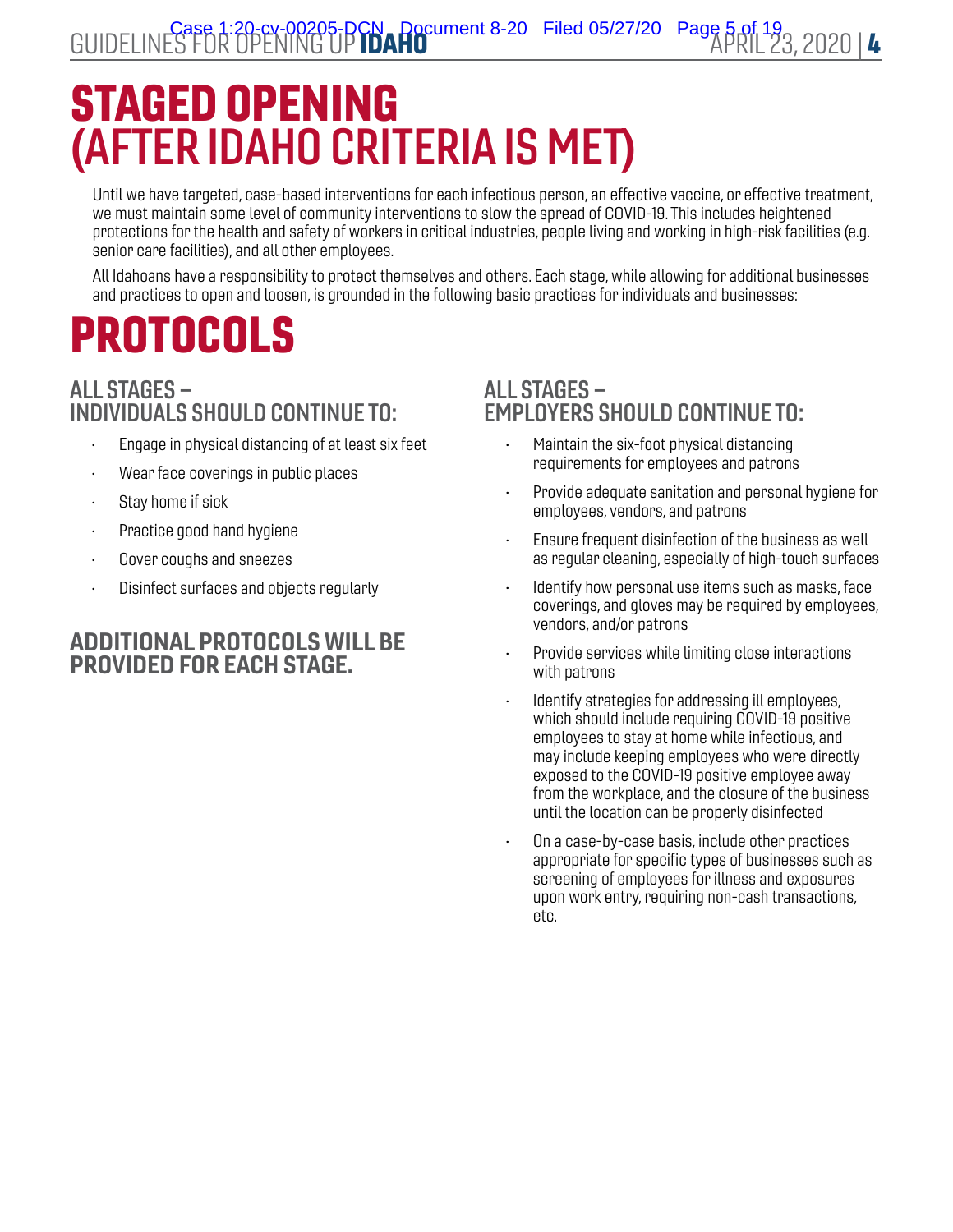

# INDIVIDUAL

- All Idahoans, including vulnerable Idahoans, continue to self-quarantine, except for certain essential activities and work to provide essential business and government services or perform essential public infrastructure
- Gatherings of individuals outside the home are prohibited
- Prohibit non-essential **travel** and adhere to CDC [guidelines](https://www.cdc.gov/coronavirus/2019-ncov/travelers/index.html) regarding isolation following essential travel
- Unless on essential business, people entering Idaho are required to self-quarantine for 14 days. If a person is in Idaho for less than 14 days, they must self-quarantine for the duration of their visit

# **EMPLOYER**

#### See "Specific Types of Employers" in the right column for places of worship, restaurants, bars, gyms, daycares, senior living facilities, and salons

- Continue to encourage **telework**, whenever possible and feasible with business operations
- **Employees** who are considered vulnerable individuals should continue to self-quarantine. Special accommodations for these employees should be made in the workplace if they are unable to work from home
- Non-essential businesses, other than those excluded in the amended order, develop plans for reopening and ability to meet business protocols
- Non-essential **travel** prohibited

- Visits to senior living facilities and congregate facilities (e.g. jails and corrections) are prohibited and those employees and providers who do interact with residents and patients must adhere to strict protocols regarding hygiene and infection prevention
- Bars and nightclubs are closed
- **Restaurants** continue with takeout and delivery.
- **Places of worship** develop plans for reopening and ability to meet protocols
- Indoor gyms and recreation facilities are closed
- **Hair salons** are closed
- **Large venues** (e.g. movie theaters and sporting venues) are closed
- **Daycare**, if closed, develop plans for reopening to meet business protocols and work with local public health districts and DHW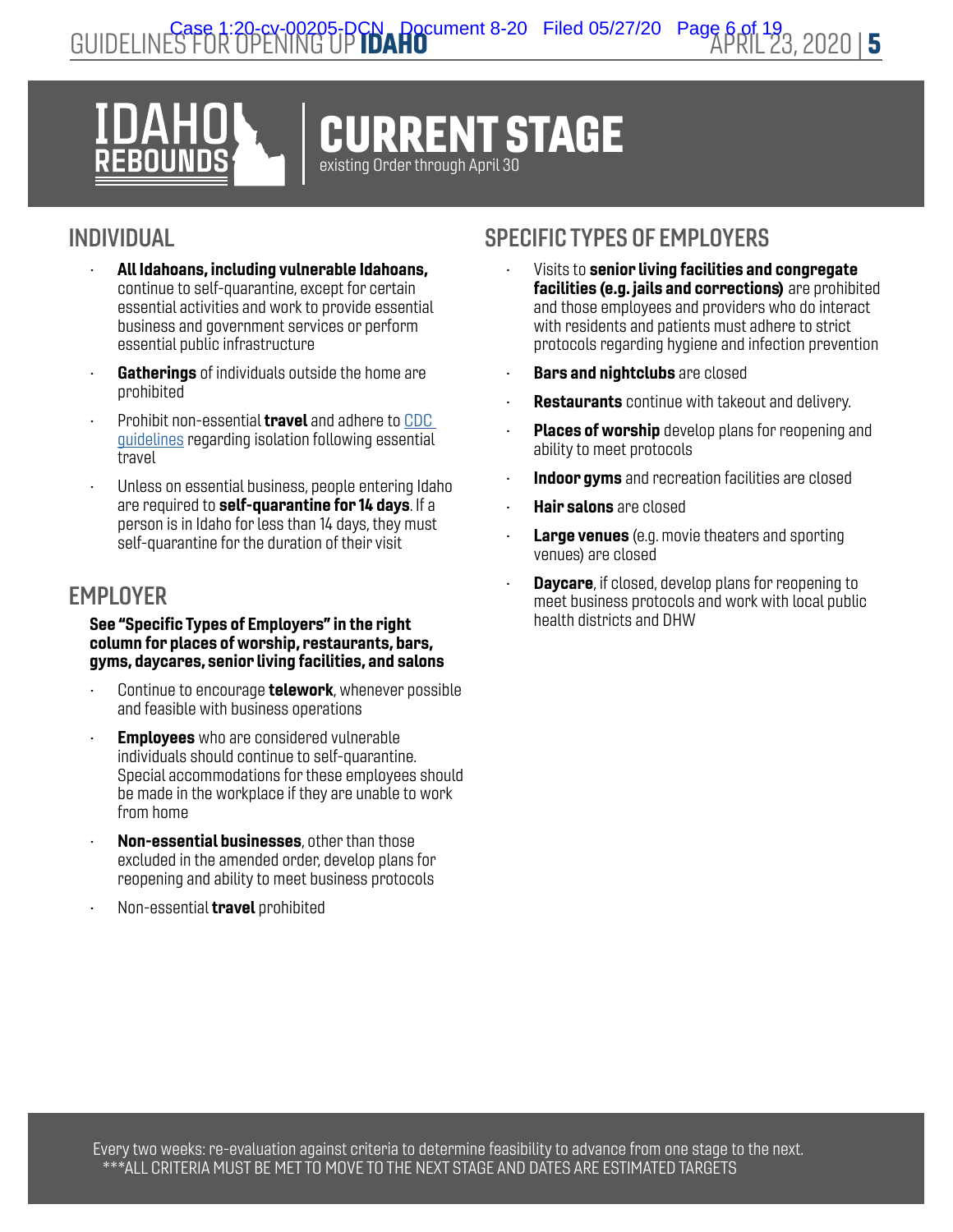

# INDIVIDUAL

- All vulnerable Idahoans should continue to selfquarantine. Members of households with vulnerable residents should be aware that by returning to work or other environments where distancing is not always possible, they could carry the virus back home. Precautions should be taken to isolate from vulnerable residents
- Gatherings, both public and private, should be avoided
- Minimize non-essential travel and adhere t[o CDC](https://www.cdc.gov/coronavirus/2019-ncov/travelers/index.html)  [guidelines](https://www.cdc.gov/coronavirus/2019-ncov/travelers/index.html) regarding isolation following travel
- Continue the 14-day self-quarantine for people entering Idaho to prevent influx of out-of-state visitors

# **EMPLOYER**

#### See "Specific Types of Employers" in the right column for places of worship, restaurants, bars, gyms, daycares, senior living facilities, and salons

Continue to encourage **telework**, whenever possible and feasible with business operations

Return employees to work in phases, if physical distancing, personal protections and sanitation are feasible

- **Employees** who are considered vulnerable individuals should continue to self-quarantine. Special accommodations for these employees should be made in the workplace if they are unable to work from home
- Non-essential businesses, other than those excluded in the amended order implement plans for reopening demonstrating ability to meet business protocols
- Minimize non-essential travel and adhere to [CDC](https://www.cdc.gov/coronavirus/2019-ncov/travelers/index.html)  [guidelines](https://www.cdc.gov/coronavirus/2019-ncov/travelers/index.html) regarding isolation following travel

- Visits to senior living facilities and congregate facilities (e.g. jails and corrections) are prohibited and those employees and providers who do interact with residents and patients must adhere to strict protocols regarding hygiene and infection prevention
- **Bars and nightclubs** remain closed
- **Restaurants** dining rooms remain closed, develop plans for reopening and ability to meet business protocols in order to open in stage 2
- Places of worship can open if they adhere to strict physical distancing, sanitation protocol, and any CDC guidance
- Indoor gyms and recreation facilities remain closed, develop plans for reopening and ability to meet business protocols in order to open in stage 2
- **Hair salons** remain closed, develop plans for reopening and ability to meet business protocols in order to open in stage 2
- **Large venues** (e.g. movie theaters and sporting venues) are closed
- **Daycares** and organized youth activities and camps can reopen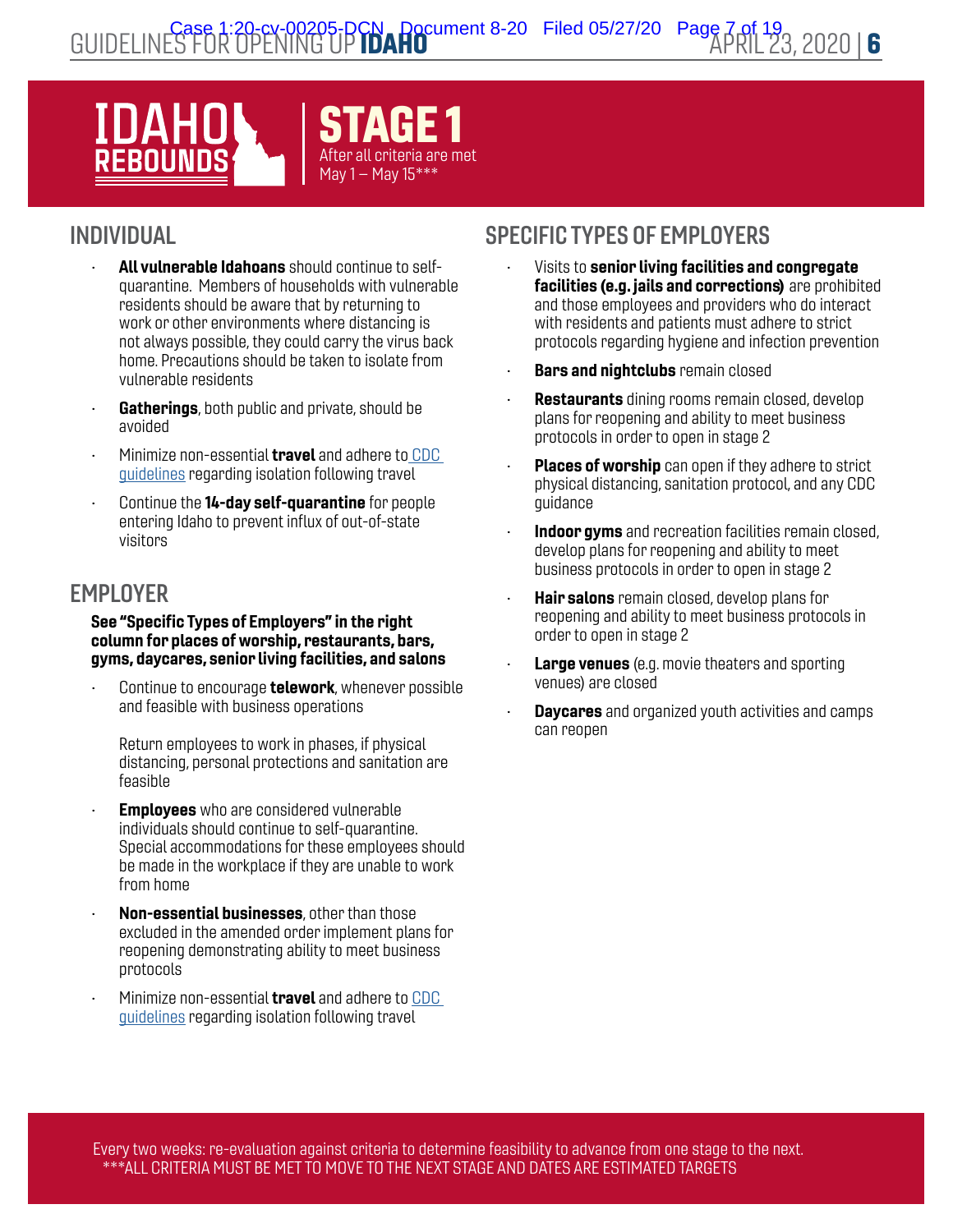STAGE 2 If no significant increase in cases and criteria remain met May 16 – May 29\*\*\*

# INDIVIDUAL

- All vulnerable Idahoans should continue to selfquarantine. Members of households with vulnerable residents should be aware that by returning to work or other environments where distancing is not always possible, they could carry the virus back home. Precautions should be taken to isolate from vulnerable residents
- Gatherings, both public and private, of less than 10 people, where appropriate physical distancing and precautionary measures are observed can occur.
- Minimize non-essential **travel** and adhere to CDC [guidelines](https://www.cdc.gov/coronavirus/2019-ncov/travelers/index.html) regarding isolation following travel
- Continue the 14-day self-quarantine for people entering Idaho to prevent influx of out-of-state visitors

# **EMPLOYER**

#### See "Specific Types of Employers" in the right column for places of worship, restaurants, bars, gyms, daycares, senior living facilities, and salons

Continue to encourage **telework**, whenever possible and feasible with business operations

Return employees to work in phases, if physical distancing, personal protections and sanitation are feasible

- **Employees** who are considered vulnerable individuals should continue to self-quarantine. Special accommodations for these employees should be made in the workplace if they are unable to work from home
- All open **businesses** continue to follow plans.
- Minimize non-essential **travel** and adhere to CDC [guidelines](https://www.cdc.gov/coronavirus/2019-ncov/travelers/index.html) regarding isolation following travel

- Visits to senior living facilities and congregate facilities (e.g. jails and corrections) are prohibited and those employees and providers who do interact with residents and patients must adhere to strict protocols regarding hygiene and infection prevention
- **Bars and nightclubs** remain closed
- **Restaurant dining rooms** can open once their plans have been submitted for approval by local public health districts
- Indoor gyms and recreation facilities can open if ability to meet business protocols
- **Hair salons** can open if ability to meet business protocols
- **Large venues** (e.g. movie theaters and sporting venues) are closed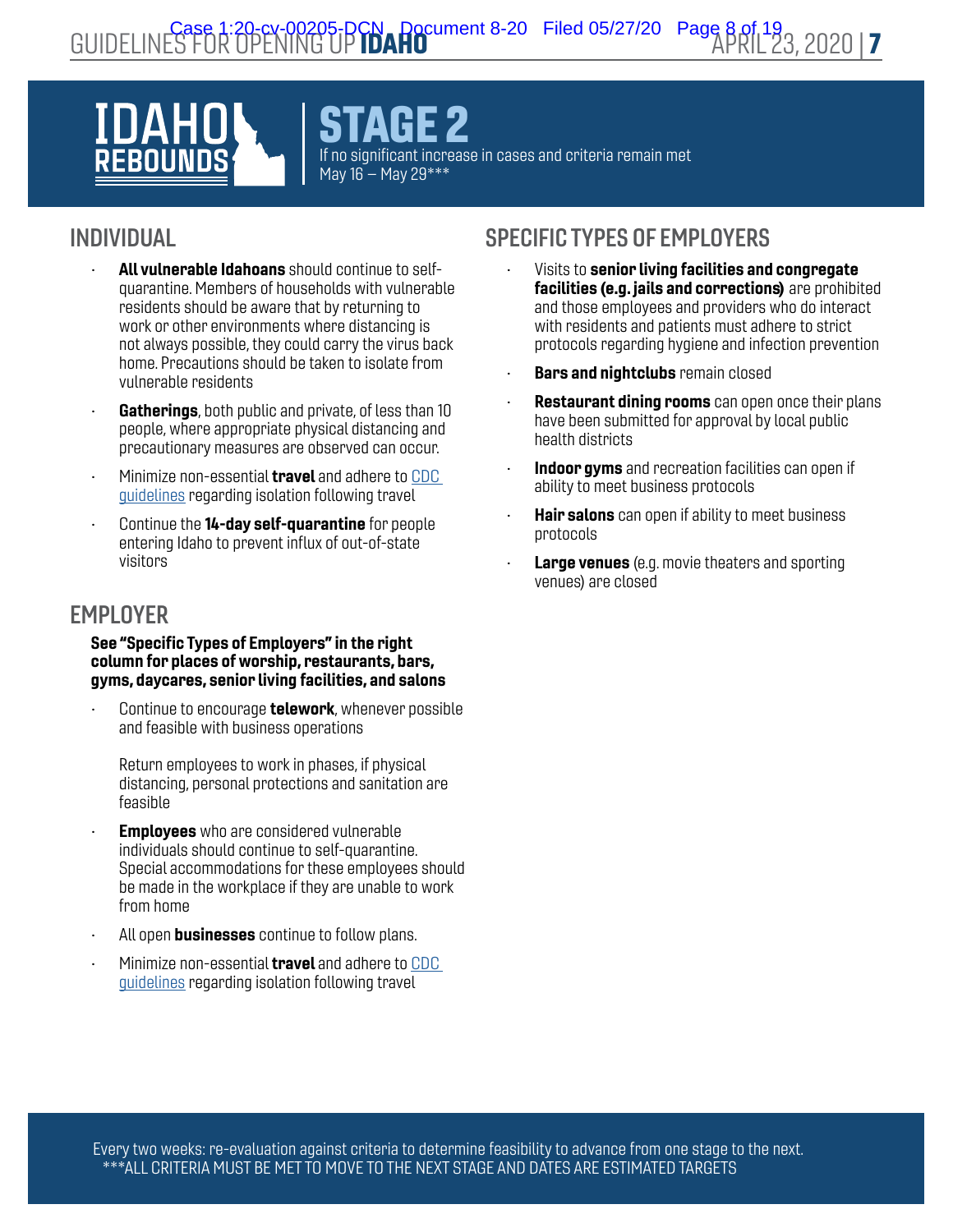STAGE 3 If no significant increase in cases and criteria remain met May  $30 -$ June 12th\*\*\*

# INDIVIDUAL

- Vulnerable Idahoans can resume public interactions, but should practice physical distancing, minimizing exposure to social settings where distancing may not be practical, unless precautionary measures are observed
- Gatherings, both public and private, of 10-50 people, where appropriate physical distancing and precautionary measures are observed can occur
- Non-essential **travel** can resume to locations that allow it and do not have ongoing transmission (adhere to [CDC guidelines](https://www.cdc.gov/coronavirus/2019-ncov/travelers/index.html) regarding isolation following travel)
- Discontinue the **14-day self-quarantine** for people entering Idaho

# **EMPLOYER**

#### See "Specific Types of Employers" in the right column for places of worship, restaurants, bars, gyms, daycares, senior living facilities, and salons

Continue to encourage **telework**, whenever possible and feasible with business operations

Return employees to work in phases, if physical distancing, personal protections and sanitation are feasible

- **Employees** who are considered vulnerable individuals should continue to self-quarantine. Special accommodations for these employees should be made in the workplace if they are unable to work from home
- All open **businesses** continue to follow plans
- Non-essential **travel** can resume to locations that allow it and do not have ongoing transmission (adhere to [CDC guidelines](https://www.cdc.gov/coronavirus/2019-ncov/travelers/index.html) regarding isolation following travel)

- Visits to senior living facilities and congregate facilities (e.g. jails and corrections) are prohibited and those employees and providers who do interact with residents and patients must adhere to strict protocols regarding hygiene and infection prevention
- **Bars and nightclubs** remain closed, develop plans for operating with diminished standing room occupancy in order to open in stage 4
- Large venues (e.g. movie theaters and sporting venues) remain closed, develop plans for operating with limited physical distancing protocols in order to open in stage 4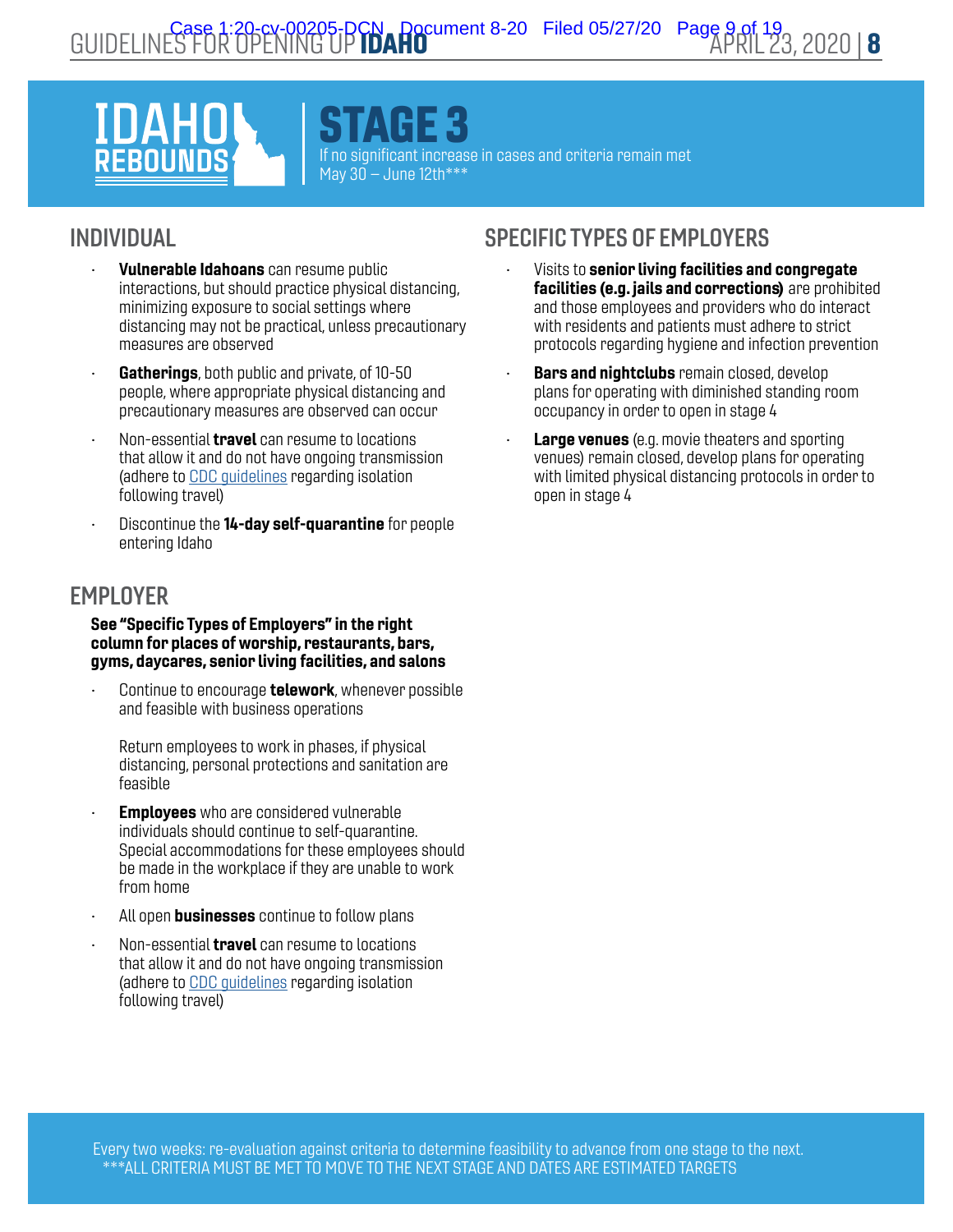# DAH FROU

STAGE 4

If no significant increase in cases and criteria remain met June 13 – June 26\*\*\*

# INDIVIDUAL

- Vulnerable Idahoans can resume public interactions, but should practice physical distancing, minimizing exposure to social settings where distancing may not be practical, unless precautionary measures are observed
- Gatherings, both public and private, of more than 50 people, where appropriate physical distancing and precautionary measures are observed can occur
- Non-essential **travel** continues to locations that allow it and do not have ongoing transmission (adhere to [CDC guidelines](https://www.cdc.gov/coronavirus/2019-ncov/travelers/index.html) regarding isolation following travel)

# **EMPLOYER**

#### See "Specific Types of Employers" in the right column for places of worship, restaurants, bars, gyms, daycares, senior living facilities, and salons

- Resume unrestricted staffing of worksites, but continue to practice physical distancing, personal protections and sanitation for protection of workers
- Special accommodations for **employees** who are considered vulnerable should be made in the workplace
- All open **businesses** continue to follow plans
- Non-essential **travel** continues to locations that allow it and do not have ongoing transmission (adhere to [CDC guidelines](https://www.cdc.gov/coronavirus/2019-ncov/travelers/index.html) regarding isolation following travel)

- Visits to senior living facilities and congregate facilities (e.g. jails and corrections) can resume. Those who interact with residents and patients must be diligent regarding hygiene and physical distancing
- **Bars and nightclubs** may operate with diminished standing-room occupancy, where applicable and appropriate
- **Large venues** (e.g. movie theaters and sporting venues) can operate under limited physical distancing protocols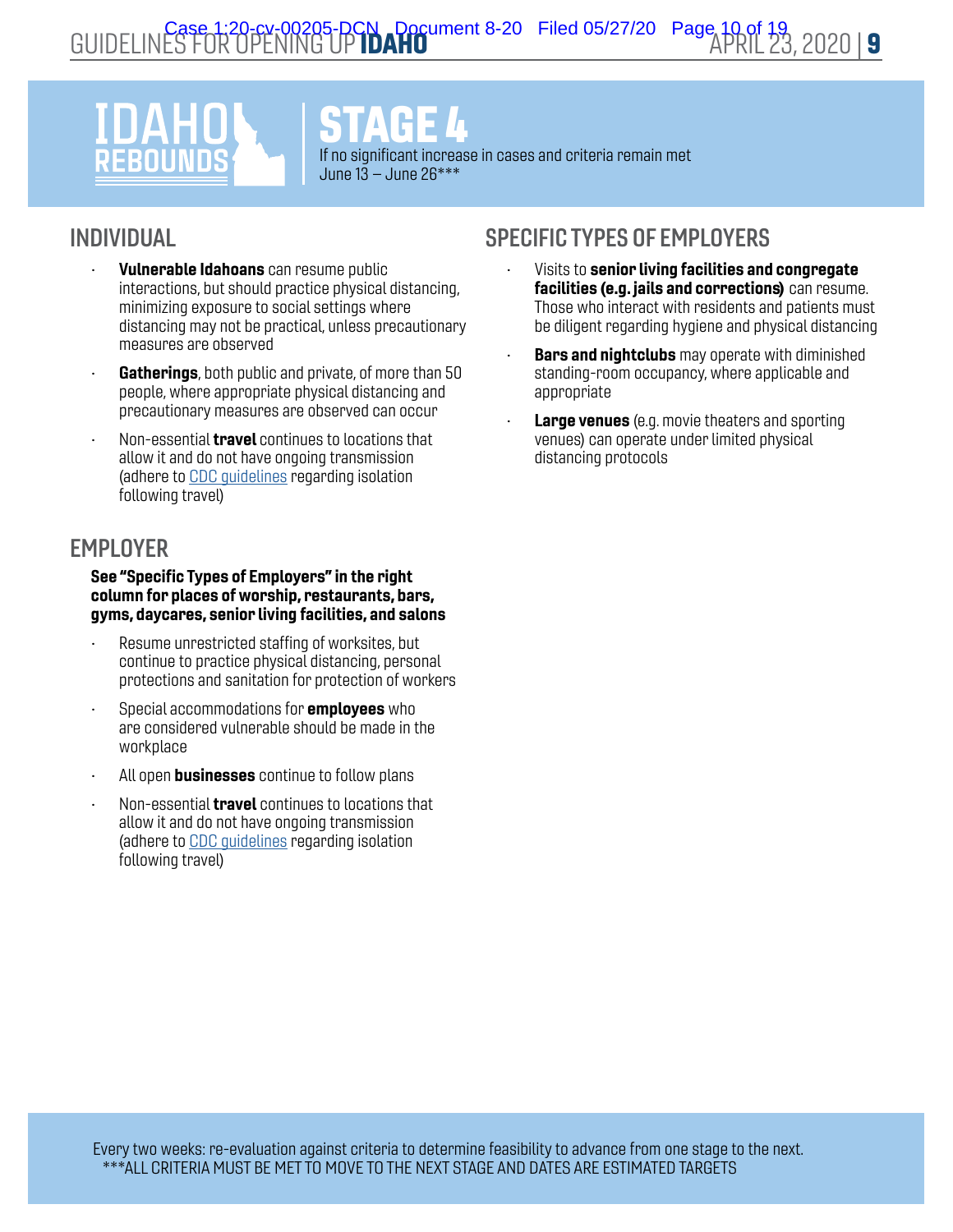

Case 1:20-cv-00205-DCN Document 8-20 Filed 05/27/20 Page 11 of 19

# GUIDELINES FOR OPENING UP Experience Brad Little, with the help of the Department of Health and Welfare and

Governor Brad Little, with the help of the Department of Health and Welfare and guidance issued by President Donald Trump and the Centers for Disease Control and Prevention, has established a data-driven approach to opening up Idaho's economy. This approach reduces the risk of COVID-19 to Idaho's most vulnerable populations and preserves capacity in our healthcare system, while opening up businesses safely. From an economic standpoint, Idaho's rebound from COVID-19 starts with employee and consumer confidence, which leads into business stability and growth and eventually promotion and attraction.

# [REBOUND.IDAHO.GOV](http://rebound.idaho.gov)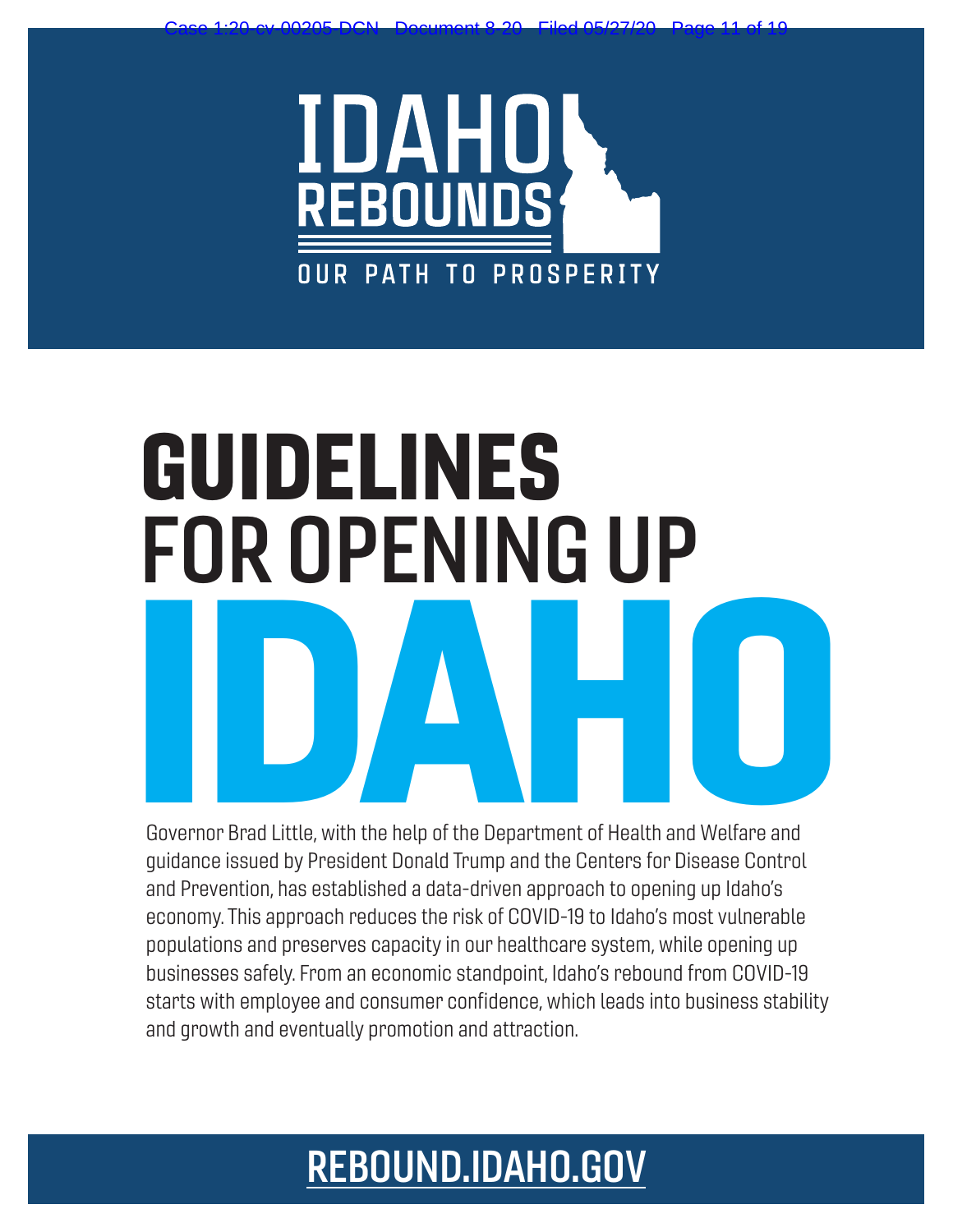# MEETING IDAHO CRITERIA MEA ADVANCING TO A STAGED APPROACH

All criteria below must be met before Idaho advances to the next stage of reopening. The Idaho Division of Public Health and the Governor's Coronavirus Working Group will review the criteria every two weeks to assess if criteria are met, or continue to be met, so Idaho can move to the next stage. **To advance to the next stage, all criteria must be met.** If the criteria indicates trends are beginning to move the wrong direction, or there is evidence that a stage has adversely impacted rates, stages may have to be extended or reversed. Dates shown in the document are estimated timelines only.

# IDAHO CRITERIA SYNDROMIC

Downward trend or low numbers of COVID-19-like illness patient visits as tracked by Emergency Departments within a 14-day period

**MEASURED BY: NSSP (Idaho's syndromic tracking** system). Displayed on website as "Number of Emergency Department Visits for COVID-Like Illness."

**METRIC:** Downward trend over most recent reported 14-day period, OR less than 20 visits/day on average over same 14-day period

## AND

Downward trend or very low numbers of patients with COVID-19-like illness admitted from Emergency Departments within a 14-day period

MEASURED BY: NSSP (Idaho's syndromic tracking system). Displayed on website as "Number of emergency Department Patients with COVID-like Illness Symptoms Admitted to the Hospital."

METRIC: Downward trend over most recent reported 14 day period, OR less than 2 patients/day on average over same 14-day period

# EPIDEMIOLOGIC

Downward trend or low levels of documented COVID-19 cases reported within a 14-day period

MEASURED BY: NBS (Idaho's integrated disease reporting system). Displayed on the website as "COVID-19 by Date Reported."

METRIC: Downward trend over most recent reported 14 day period, OR less than 20 patients per day on average reported statewide over the same 14-day period

## OR

Downward trend of positive COVID-19 PCR tests as a percent of total tests within a 14-day period (including flat or increasing volume of tests)

MEASURED BY: NBS (Idaho's integrated disease reporting system). Will be displayed on the website

METRIC: Downward trend over most recent reported 14-day period, OR less than 5 percent laboratory PCR positivity on average over same 14-day period

# **HEALTHCARE**

Treat all patients without needing to use crisis standards of care

MEASURED BY: Governor's Order for Crisis Standards of Care in place; reports from hospitals

### AND

Available ventilators, intensive care unit beds, and personal protective equipment (PPE) to safely care for additional COVID-19 patients in hospitals

**MEASURED BY:** Idaho Resource Tracking System (IRTS) (through the Division of Public Health) and displayed on the website

METRIC: At least 50 available (unused) ventilators, 50 ICU beds, and available 10-day supply of N95 masks, surgical masks, face shields, gowns, and gloves

### AND

Robust COVID-19 testing program in place for at-risk healthcare workers

**MEASURED BY: NBS (Idaho's integrated disease** reporting system). Numbers of reported cases among healthcare workers; will be displayed on the website

METRIC: Downward trend over most recent reported 14 day period, OR less than 2 healthcare workers reported/ day on average over same 14-day period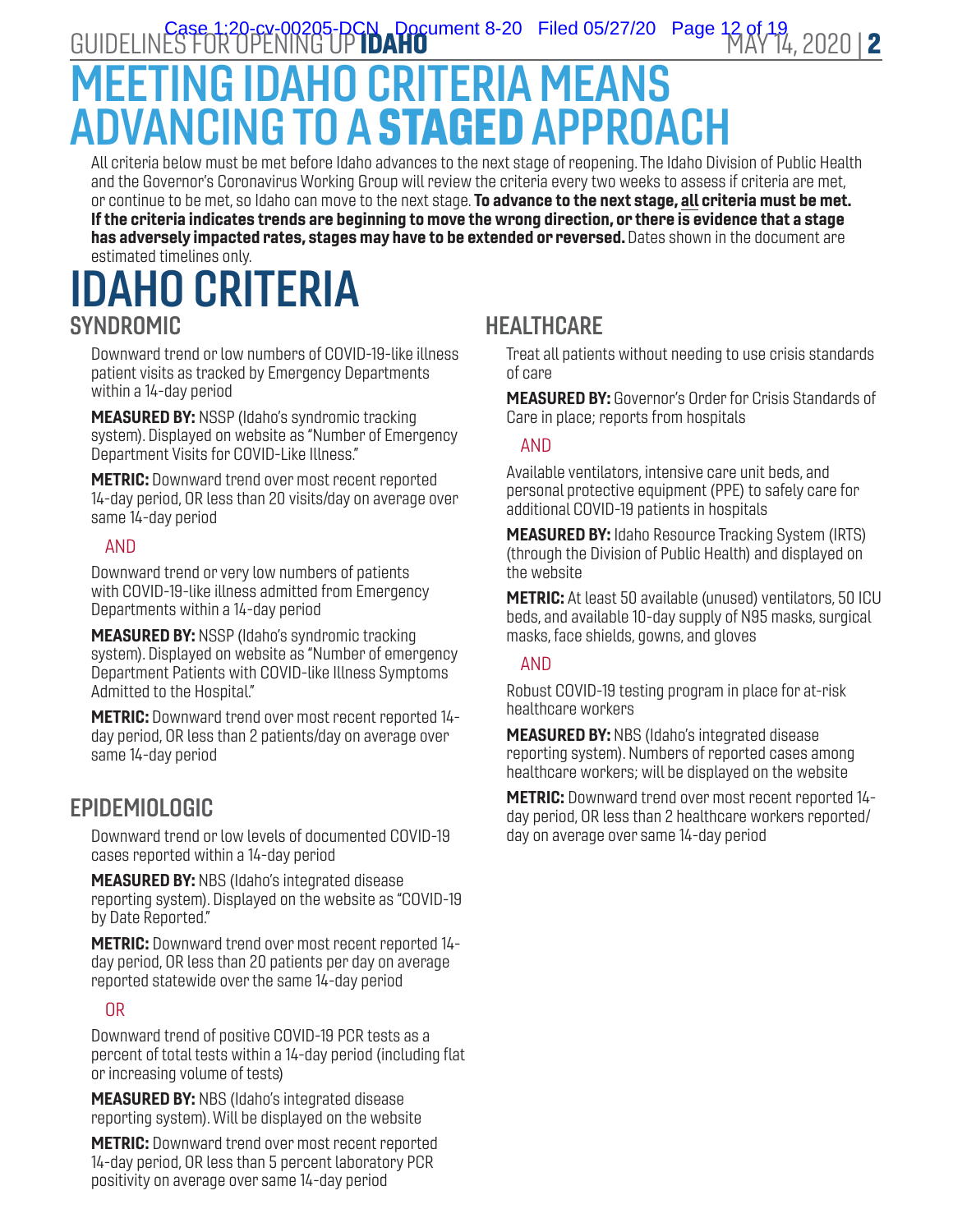# **IDAHOS**

# STRATEGIES, RESPONSIBILITIES, AND CAPABILITIES NEEDED

The State of Idaho must remain focused on achieving the following core preparedness responsibilities.

# TESTING AND CONTACT TRACING:

- Ability to quickly set up safe and efficient screening and testing sites for symptomatic individuals, including those with mild symptoms
- Contact tracing in place for all COVID-19 positive results
- Screening and testing locations in all regions of the state in place that serve older individuals, rural and lower income populations, and racial and ethnic minorities, such as Native Americans and Hispanics

# HEALTHCARE SYSTEM CAPACITY:

- Ability to quickly supply sufficient PPE, medications, and critical medical equipment to handle dramatic surge if needed
- Ability to quickly test symptomatic healthcare workers
- Ability to surge intensive care unit capacity

# PLANS AND STRATEGIES:

- State and local preparedness plans are in place including surge plans
- Crisis Standards of Care Plan established
- Long-Term Care Task Force operational to support long-term care facilities
- Testing strategy developed
- Contact tracing strategy developed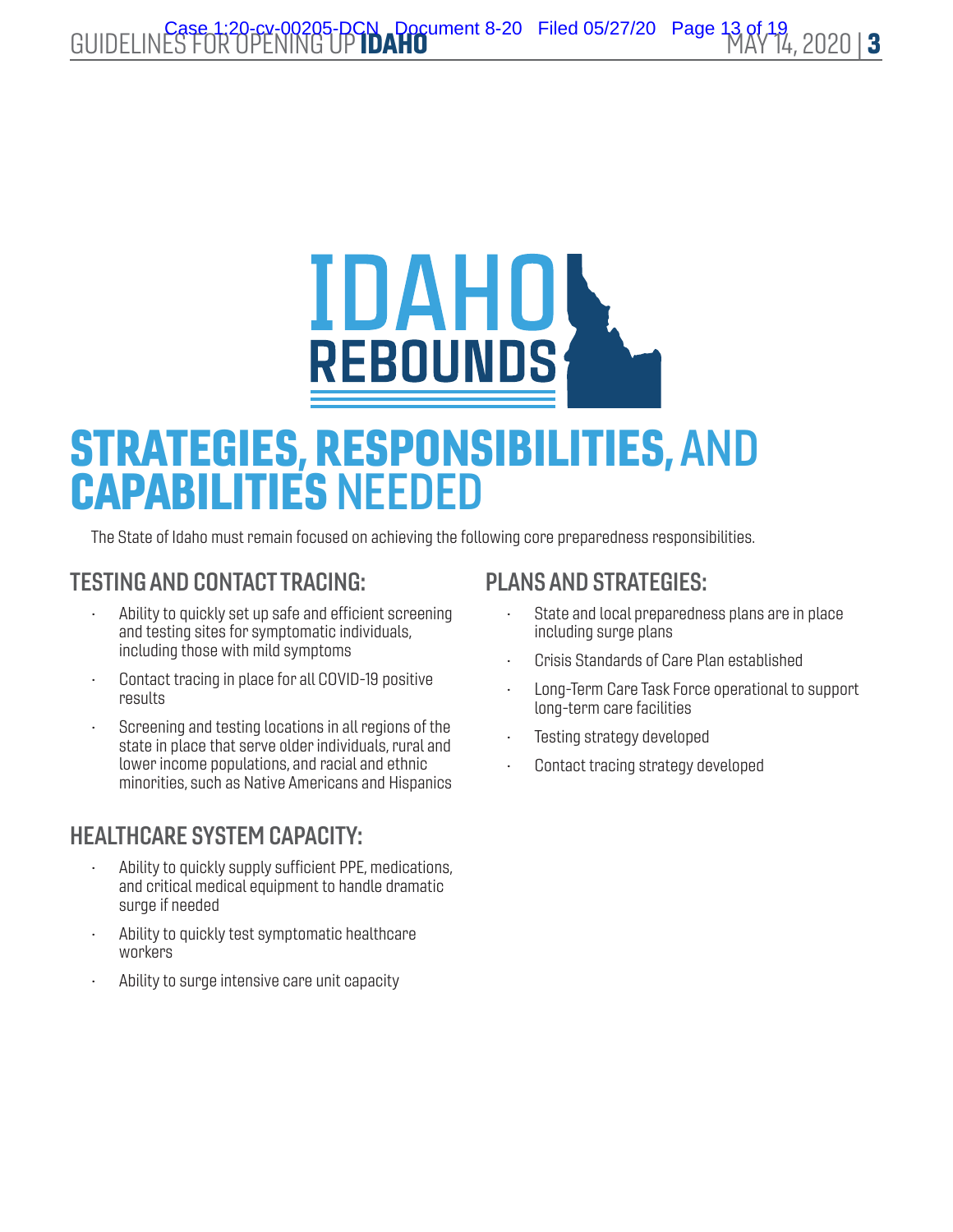# STAGED OPENING (AFTER IDAHO CRITERIA IS MET)

Until we have targeted, case-based interventions for each infectious person, an effective vaccine, or effective treatment, we must maintain some level of community interventions to slow the spread of COVID-19. This includes heightened protections for the health and safety of workers in critical industries, people living and working in high-risk facilities (e.g. senior care facilities), and all other employees.

All Idahoans have a responsibility to protect themselves and others. Each stage, while allowing for additional businesses and practices to open and loosen, is grounded in the following basic practices for individuals and businesses:

# PROTOCOLS

# ALL STAGES – INDIVIDUALS SHOULD CONTINUE TO:

- Engage in physical distancing of at least six feet
- Wear face coverings in public places
- Stay home if sick
- Practice good hand hygiene
- Cover coughs and sneezes
- Disinfect surfaces and objects regularly

# ADDITIONAL PROTOCOLS WILL BE PROVIDED FOR EACH STAGE.

## ALL STAGES – EMPLOYERS SHOULD CONTINUE TO:

- Maintain the six-foot physical distancing requirements for employees and patrons
- Provide adequate sanitation and personal hygiene for employees, vendors, and patrons
- Ensure frequent disinfection of the business as well as regular cleaning, especially of high-touch surfaces
- Identify how personal use items such as masks, face coverings, and gloves may be required by employees, vendors, and/or patrons
- Provide services while limiting close interactions with patrons
- Identify strategies for addressing ill employees, which should include requiring COVID-19 positive employees to stay at home while infectious, and may include keeping employees who were directly exposed to the COVID-19 positive employee away from the workplace, and the closure of the business until the location can be properly disinfected
- On a case-by-case basis, include other practices appropriate for specific types of businesses such as screening of employees for illness and exposures upon work entry, requiring non-cash transactions, etc.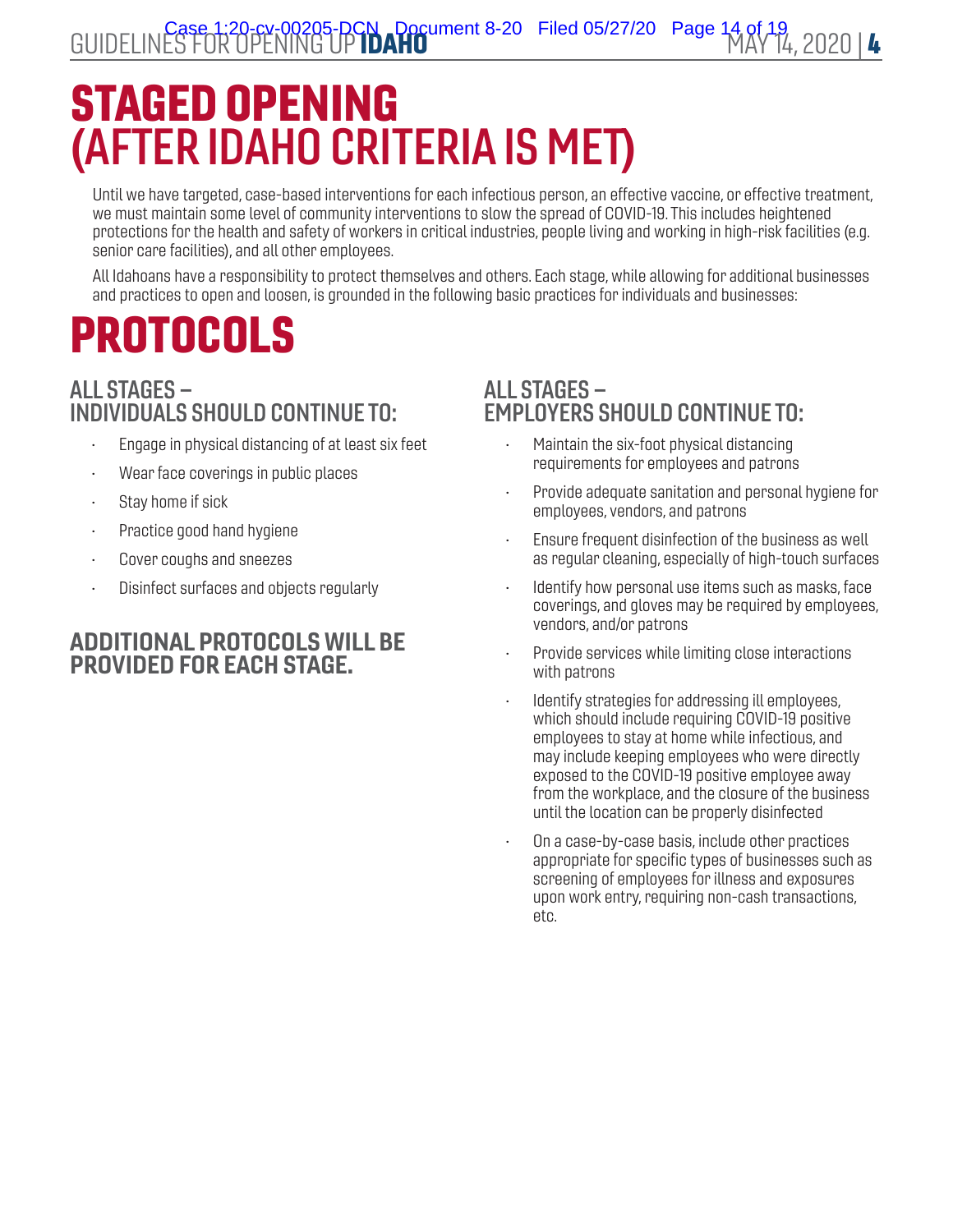

# INDIVIDUAL

- All Idahoans, including vulnerable Idahoans, continue to self-quarantine, except for certain essential activities and work to provide essential business and government services or perform essential public infrastructure
- Gatherings of individuals outside the home are prohibited
- Prohibit non-essential **travel** and adhere to CDC [guidelines](https://www.cdc.gov/coronavirus/2019-ncov/travelers/index.html) regarding isolation following essential travel
- Unless on essential business, people entering Idaho are required to self-quarantine for 14 days. If a person is in Idaho for less than 14 days, they must self-quarantine for the duration of their visit

# **EMPLOYER**

#### See "Specific Types of Employers" in the right column for places of worship, restaurants, bars, gyms, daycares, senior living facilities, and salons

- Continue to encourage **telework**, whenever possible and feasible with business operations
- **Employees** who are considered vulnerable individuals should continue to self-quarantine. Special accommodations for these employees should be made in the workplace if they are unable to work from home
- Non-essential businesses, other than those excluded in the amended order, develop plans for reopening and ability to meet business protocols
- Non-essential **travel** prohibited

- Visits to senior living facilities and congregate facilities (e.g. jails and corrections) are prohibited and those employees and providers who do interact with residents and patients must adhere to strict protocols regarding hygiene and infection prevention
- **Bars and nightclubs** are closed
- **Restaurants** continue with takeout and delivery.
- **Places of worship** develop plans for reopening and ability to meet protocols
- Indoor gyms and recreation facilities are closed
- Close contact services hair/nail/massage/ cosmetic are closed
- **Large venues** (e.g. movie theaters and sporting venues) are closed
- **Daycare**, if closed, develop plans for reopening to meet business protocols and work with local public health districts and DHW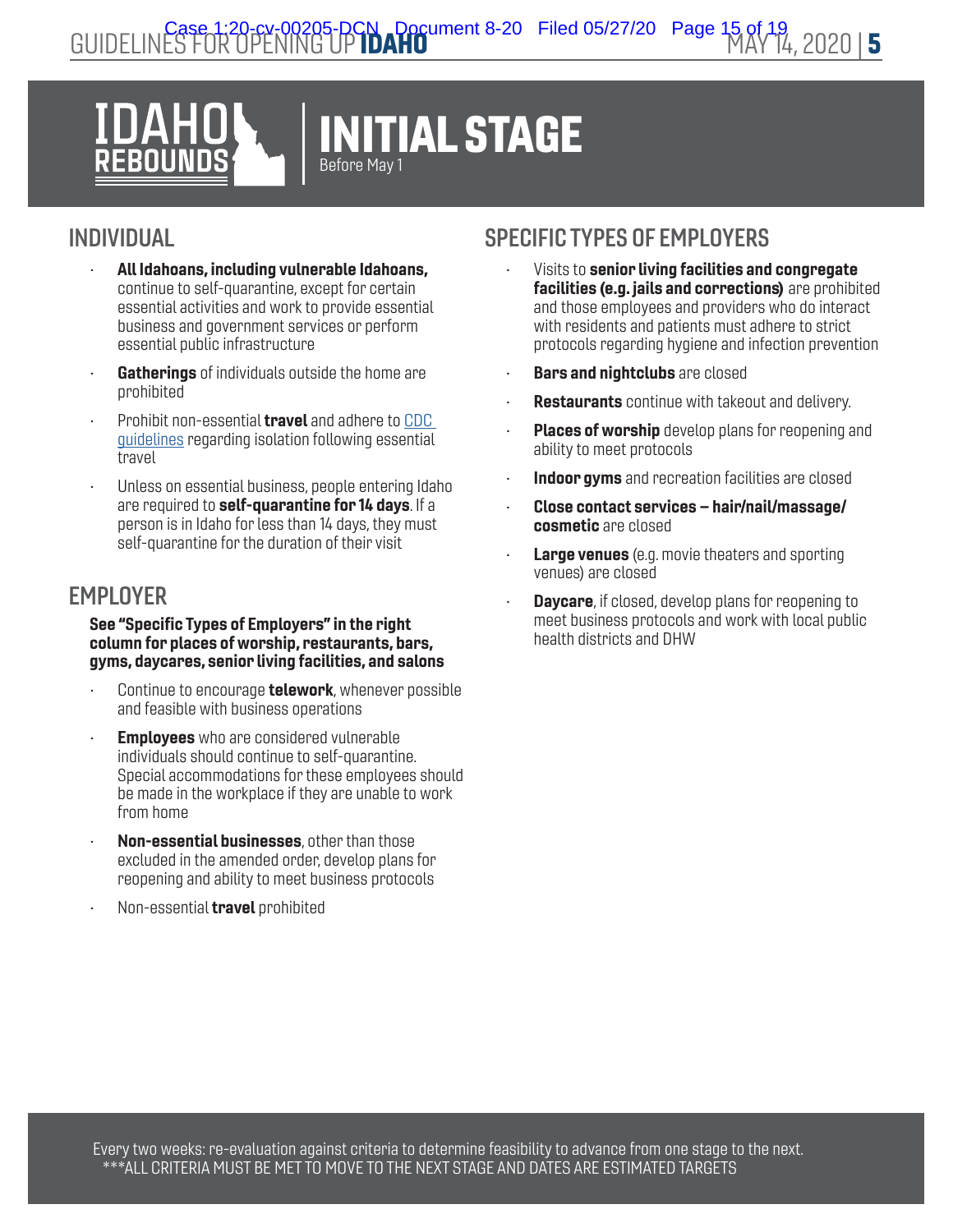

# INDIVIDUAL

- All vulnerable Idahoans should continue to selfquarantine. Members of households with vulnerable residents should be aware that by returning to work or other environments where distancing is not always possible, they could carry the virus back home. Precautions should be taken to isolate from vulnerable residents
- Gatherings, both public and private, should be avoided
- Minimize non-essential **travel** (individuals should adhere to State and [CDC guidelines](https://www.cdc.gov/coronavirus/2019-ncov/travelers/index.html) regarding isolation following travel)
- Continue the 14-day self-quarantine for people entering Idaho to prevent influx of out-of-state visitors

# **EMPLOYER**

#### See "Specific Types of Employers" in the right column for places of worship, restaurants, bars, gyms, daycares, senior living facilities, and salons

Continue to encourage **telework**, whenever possible and feasible with business operations

Return employees to work in phases, if physical distancing, personal protections and sanitation are feasible

- **Employees** who are considered vulnerable individuals should continue to self-quarantine. Special accommodations for these employees should be made in the workplace if they are unable to work from home
- Non-essential businesses, other than those excluded in the amended order implement plans for reopening demonstrating ability to meet business protocols
- Minimize non-essential **travel** (employers should adhere to State and [CDC guidelines](https://www.cdc.gov/coronavirus/2019-ncov/travelers/index.html) regarding isolation following travel)

# SPECIFIC TYPES OF EMPLOYERS

- Visits to senior living facilities and congregate facilities (e.g. jails and corrections) are prohibited and those employees and providers who do interact with residents and patients must adhere to strict protocols regarding hygiene and infection prevention
- **Bars and nightclubs** remain closed
- **Restaurants** dining rooms remain closed, develop plans for reopening and ability to meet business protocols in order to open in stage 2
- Places of worship can open and should adhere to physical distancing, sanitation protocol, and State and CDC guidance
- Indoor gyms and recreation facilities remain closed, develop plans for reopening and ability to meet business protocols in order to open in stage 2
- Close contact services hair/nail/massage/ cosmetic remain closed, develop plans for reopening and ability to meet business protocols in order to open in stage 2
- **Large venues** (e.g. movie theaters and sporting venues) are closed
- **Daycares** and organized youth activities and camps can reopen and should adhere to State and CDC guidance

Every two weeks: re-evaluation against criteria to determine feasibility to advance from one stage to the next. \*\*\*ALL CRITERIA MUST BE MET TO MOVE TO THE NEXT STAGE AND DATES ARE ESTIMATED TARGETS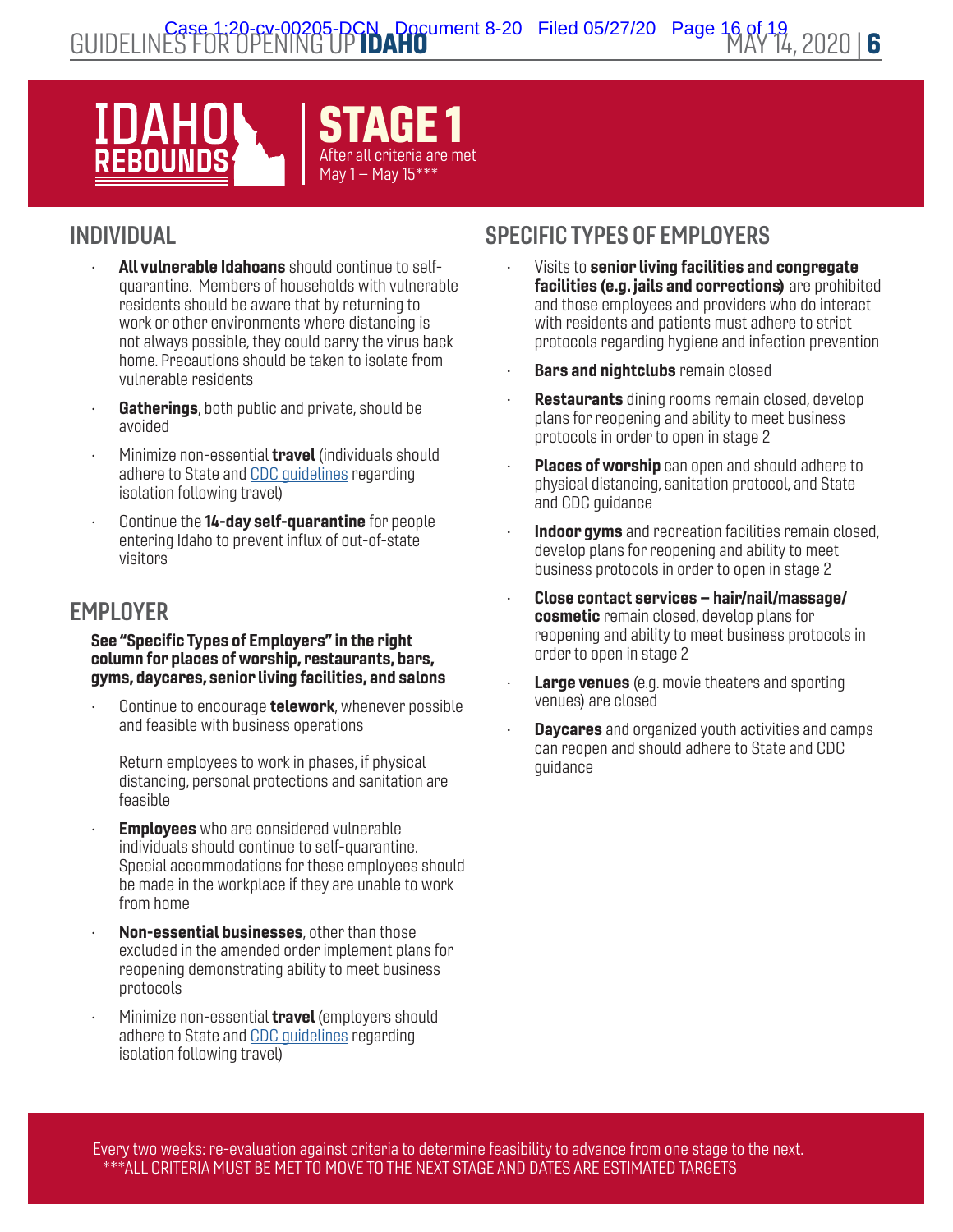# IDAH 280U

AGE 2 If no significant increase in cases and criteria remain met May 16 – May 29\*\*\*

# INDIVIDUAL

- All vulnerable Idahoans should continue to selfquarantine. Members of households with vulnerable residents should be aware that by returning to work or other environments where distancing is not always possible, they could carry the virus back home. Precautions should be taken to isolate from vulnerable residents
- Gatherings, both public and private, of less than 10 people, where appropriate physical distancing and precautionary measures are observed can occur.
- Minimize non-essential **travel** (individuals should adhere to State and [CDC guidelines](https://www.cdc.gov/coronavirus/2019-ncov/travelers/index.html) regarding isolation following travel)
- Encourage 14-day self-quarantine for people entering Idaho from another country or from an area outside Idaho with substantial community spread or case rates higher than Idaho

# **EMPLOYER**

See "Specific Types of Employers" in the right column for places of worship, restaurants, bars, gyms, daycares, senior living facilities, and salons

Continue to encourage **telework**, whenever possible and feasible with business operations

Return employees to work in phases, if physical distancing, personal protections and sanitation are feasible

- **Employees** who are considered vulnerable individuals should continue to self-quarantine. Special accommodations for these employees should be made in the workplace if they are unable to work from home
- All open **businesses** continue to follow plans.
- Minimize non-essential **travel** (employers should adhere to State and [CDC guidelines](https://www.cdc.gov/coronavirus/2019-ncov/travelers/index.html) regarding isolation following travel)

# SPECIFIC TYPES OF EMPLOYERS

- Visits to senior living facilities and congregate facilities (e.g. jails and corrections) are prohibited and those employees and providers who do interact with residents and patients must adhere to strict protocols regarding hygiene and infection prevention
- **Bars** remain closed. Bars should develop plans for reopening and ability to meet business protocols in order to open in stage 3
- **Nightclubs** remain closed. Nightclubs should develop plans for reopening as a bar in stage 3 with ability to meet business protocols and without close contact activities such as dancing
- **Restaurant dining rooms** can open once their plans have been submitted for approval by local public health districts
- Indoor gyms and recreation facilities can open if ability to meet business protocols
- Close contact services hair/nail/massage/ cosmetic can open if ability to meet business protocols
- **Large venues** (e.g. movie theaters and sporting venues) are closed

Every two weeks: re-evaluation against criteria to determine feasibility to advance from one stage to the next. \*\*\*ALL CRITERIA MUST BE MET TO MOVE TO THE NEXT STAGE AND DATES ARE ESTIMATED TARGETS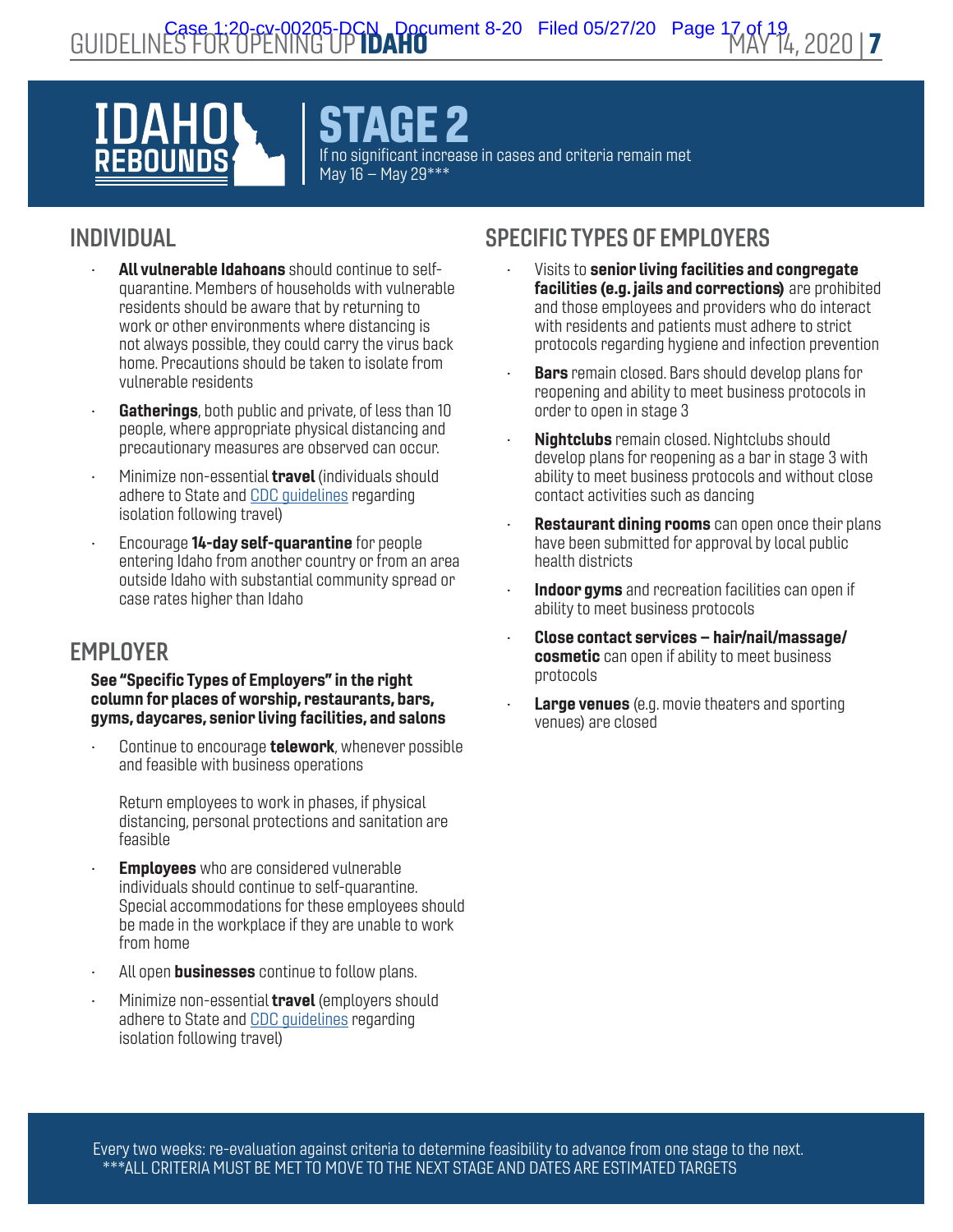STAGE 3 If no significant increase in cases and criteria remain met May  $30 -$  June 12th\*\*\*

# INDIVIDUAL

- Vulnerable Idahoans can resume public interactions, but should practice physical distancing, minimizing exposure to social settings where distancing may not be practical, unless precautionary measures are observed
- Gatherings, both public and private, of 10-50 people, where appropriate physical distancing and precautionary measures are observed can occur
- Non-essential **travel** can resume to locations that allow it and do not have ongoing transmission (individuals should adhere to State and [CDC](https://www.cdc.gov/coronavirus/2019-ncov/travelers/index.html)  [guidelines](https://www.cdc.gov/coronavirus/2019-ncov/travelers/index.html) regarding isolation following travel)
- Discontinue the **14-day self-quarantine** for people entering Idaho

# **EMPLOYER**

#### See "Specific Types of Employers" in the right column for places of worship, restaurants, bars, gyms, daycares, senior living facilities, and salons

Continue to encourage **telework**, whenever possible and feasible with business operations

Return employees to work in phases, if physical distancing, personal protections and sanitation are feasible

- **Employees** who are considered vulnerable individuals should continue to self-quarantine. Special accommodations for these employees should be made in the workplace if they are unable to work from home
- All open **businesses** continue to follow plans
- Non-Essential **travel** can resume to locations that allow it and do not have ongoing transmission (employers should adhere to State and [CDC](https://www.cdc.gov/coronavirus/2019-ncov/travelers/index.html)  [guidelines](https://www.cdc.gov/coronavirus/2019-ncov/travelers/index.html) regarding isolation following travel)

- Visits to senior living facilities and congregate facilities (e.g. jails and corrections) are prohibited and those employees and providers who do interact with residents and patients must adhere to strict protocols regarding hygiene and infection prevention
- **Bars** can open if ability to meet business protocols
- Nightclubs remain closed, except can open as a bar if business protocols are met. Develop plans for operating as a nightclub with diminished standing room occupancy in order to open in stage 4
- **Large venues** (e.g. movie theaters and sporting venues) remain closed, develop plans for operating with limited physical distancing protocols in order to open in stage 4